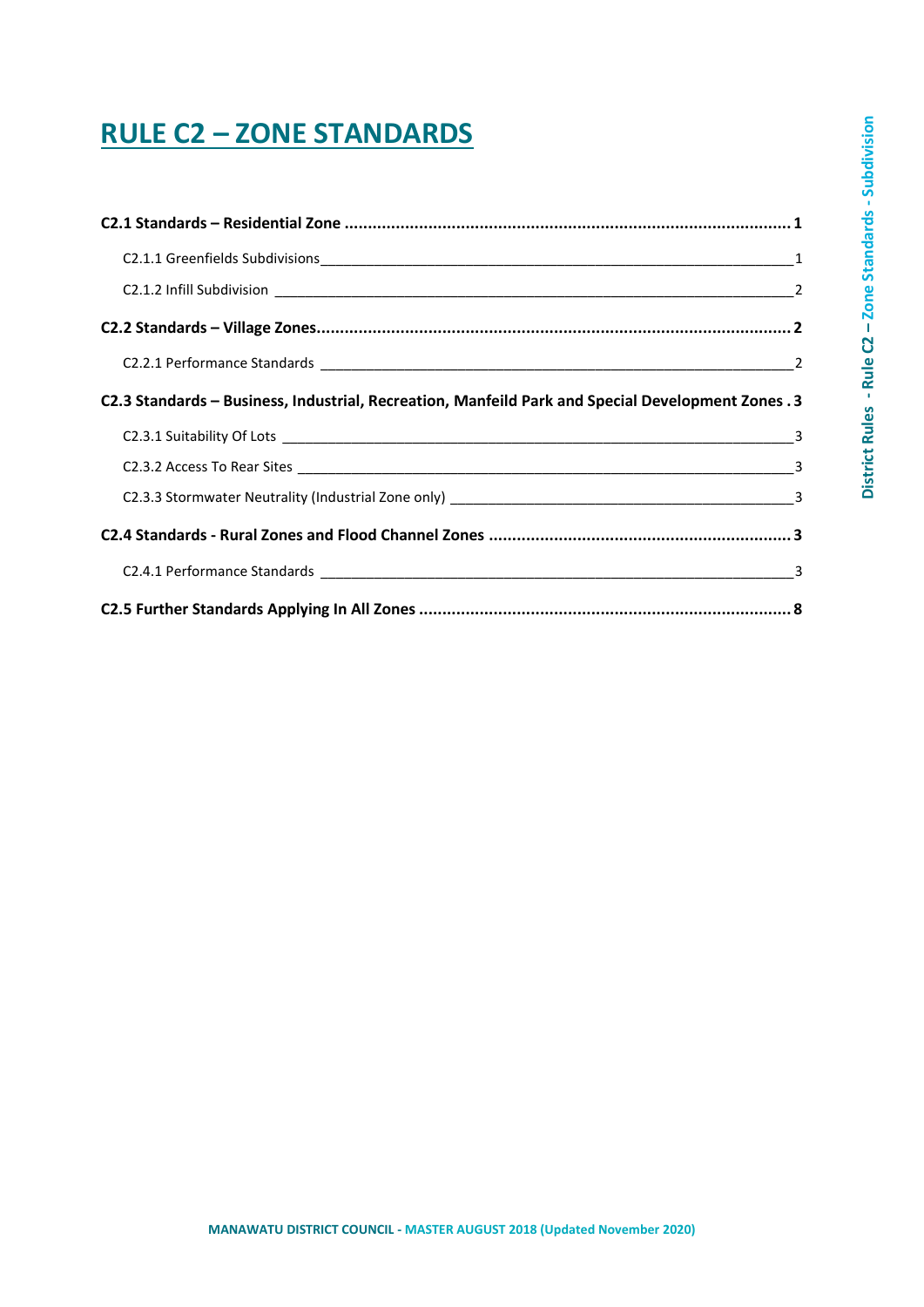*Page Intentionally Left Blank*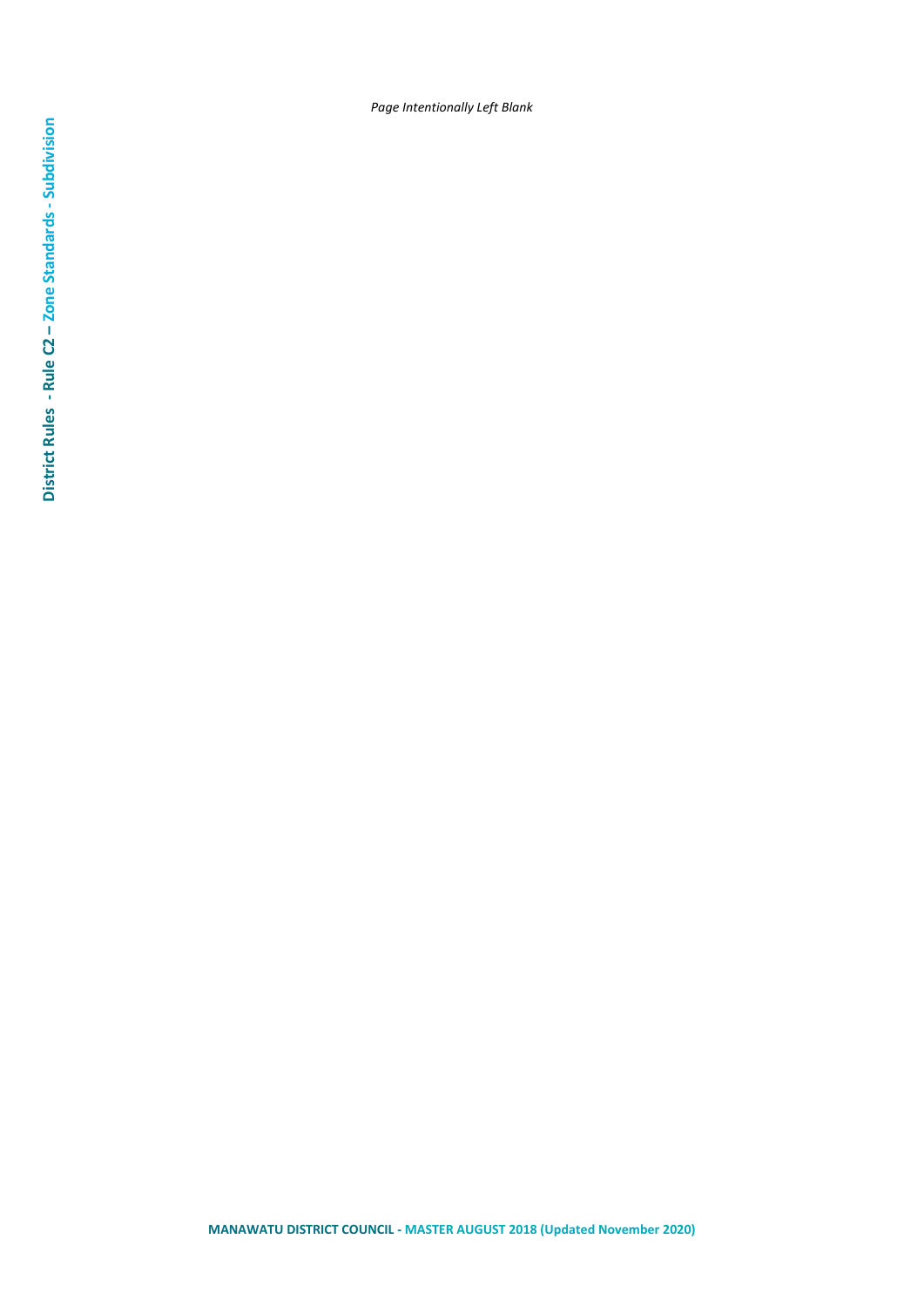# **RULE C2 – ZONE STANDARDS - SUBDIVISION**

NB – Words outlined in bold type below have a specific definition contained in Chapter 2 (Definitions).

# <span id="page-2-0"></span>**C2.1 Standards – Residential Zone**

(Refer Part 5.3.3 to 5.3.11)

### <span id="page-2-1"></span>**C2.1.1 Greenfields Subdivisions**

A) Any subdivision shall comply with the relevant minimum lot size and frontage widths as set out in Table 1 below for the existing Residential **Zone** and areas shown within the **Growth Precinct**s:

#### **Table 1**

| Area                               | <b>Minimum Lot Size (Net</b><br><b>Site Area)</b> | <b>Minimum Footage</b><br><b>Width for each lot</b> | Dist        |
|------------------------------------|---------------------------------------------------|-----------------------------------------------------|-------------|
| <b>Existing Residential</b>        | 500m <sup>2</sup>                                 |                                                     |             |
| <b>Growth Precinct - Density 1</b> | 2000m <sup>2</sup>                                | 40.0m                                               |             |
| <b>Growth Precinct - Density 2</b> | 800m <sup>2</sup>                                 | 25.0m                                               | <b>PAGE</b> |

- B) Access and roading design and construction shall comply with the standards contained within NZS 4404:2010 Land Development. Where common access to six or more allotments is to be provided, this access must be a new legal **road**, to be formed to **Council** standards.
- C) Shape factor each **site** shall be capable of containing an 18m diameter circle.
- D) Any subdivision proposals shall be designed in accordance with the requirements specified in the relevant Structure Plan (Appendix (9A, 9B, 9C).
- E) Any subdivision shall include a stormwater system design that achieves **stormwater neutrality** at the following scales:
	- i) Over the area of land that is the subject of the subdivision proposal.
	- ii) Over the **Growth Precinct** in which the subdivision proposal is located.
- F) Any subdivision of land within the **National Grid Corridor** shall identify a **building** platform to be located outside the **National Grid Yard**.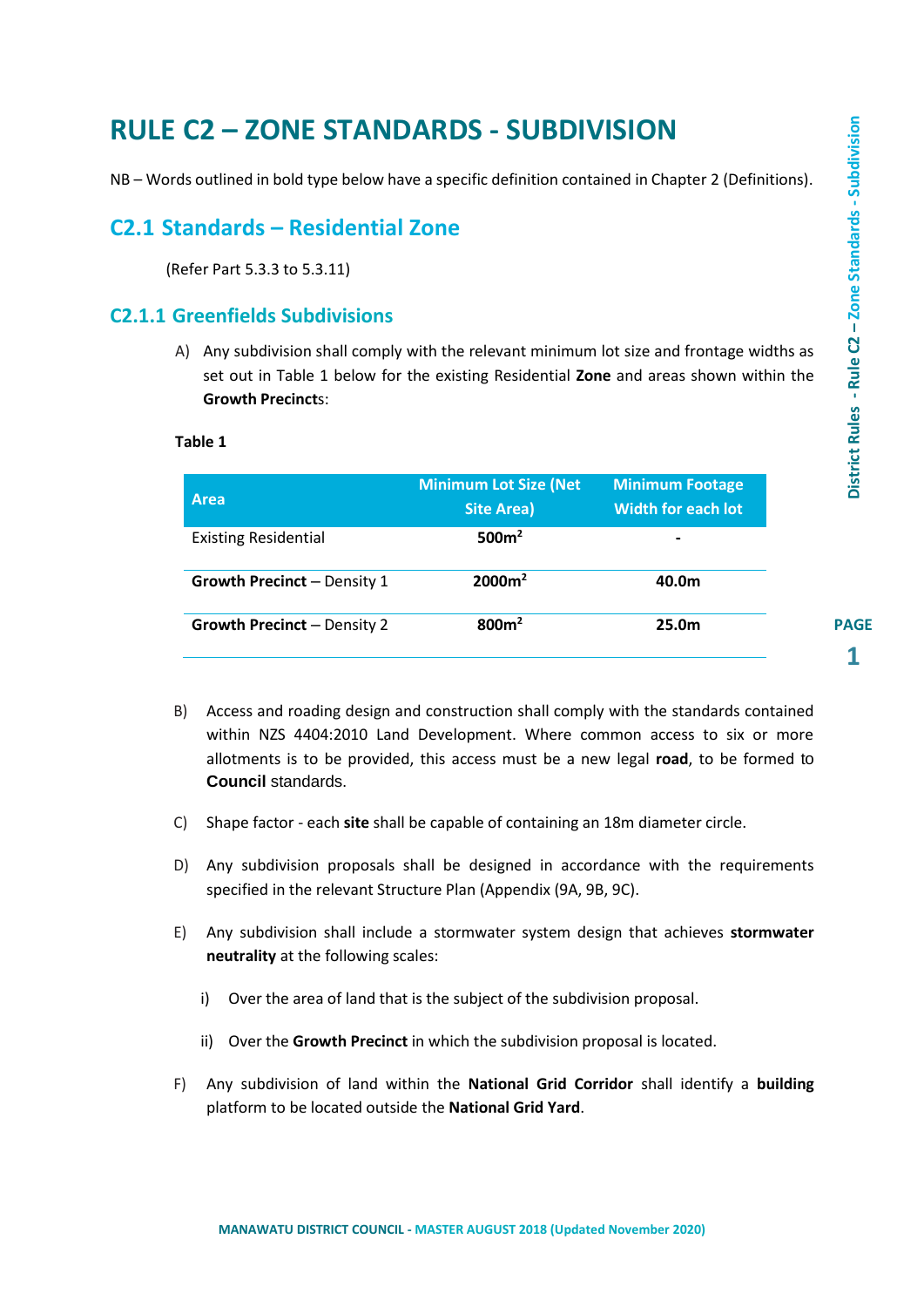- G) Any subdivision that includes a lot smaller than 5,000m2 must be connected to reticulated wastewater services.
- H) Any subdivision containing a waterbody shall include:
	- i) consideration and assessment of flood hazard **effect**s; and
	- ii) measures to ensure that **effect**s of flooding from the waterbody area avoided or mitigated.

### <span id="page-3-0"></span>**C2.1.2 Infill Subdivision**

NB: - An application for land use consent will be needed for development of **sites** under 350 m<sup>2</sup> . (Refer Rule B1.2.1).

- A) **Infill** subdivision proposals which do not comply with the minimum lot size, or shape factor rules above shall demonstrate that:
	- i) The **site** can accommodate the proposed new and any existing development in compliance with the standards in Rule B1.3.
	- ii) The proposed sites can be satisfactorily serviced.
- B) **Infill** subdivision proposals shall comply with Rules C2.1.1 B) above.

NB - Overall development plans of the proposed new and any existing development must accompany **infill** subdivision proposals. (Refer Rule A1.2.3)

# <span id="page-3-1"></span>**C2.2 Standards – Village Zones**

(Refer Parts 5.3.3 to 5.3.11)

### <span id="page-3-2"></span>**C2.2.1 Performance Standards**

- A) Minimum **Site** Areas
	- i) Sewered 500m2 **net site area**.
	- ii) Unsewered 800m2 **net site area**.
- B) Any **entrance strip** which provides legal access to a rear **site** shall have a minimum width of:
	- i) 3m where the number of sites is not greater than four. If visibility is restricted along the **entrance strip**, spaces visible from one to another shall be provided to enable vehicles to pass.

**PAGE**  $\overline{\mathbf{2}}$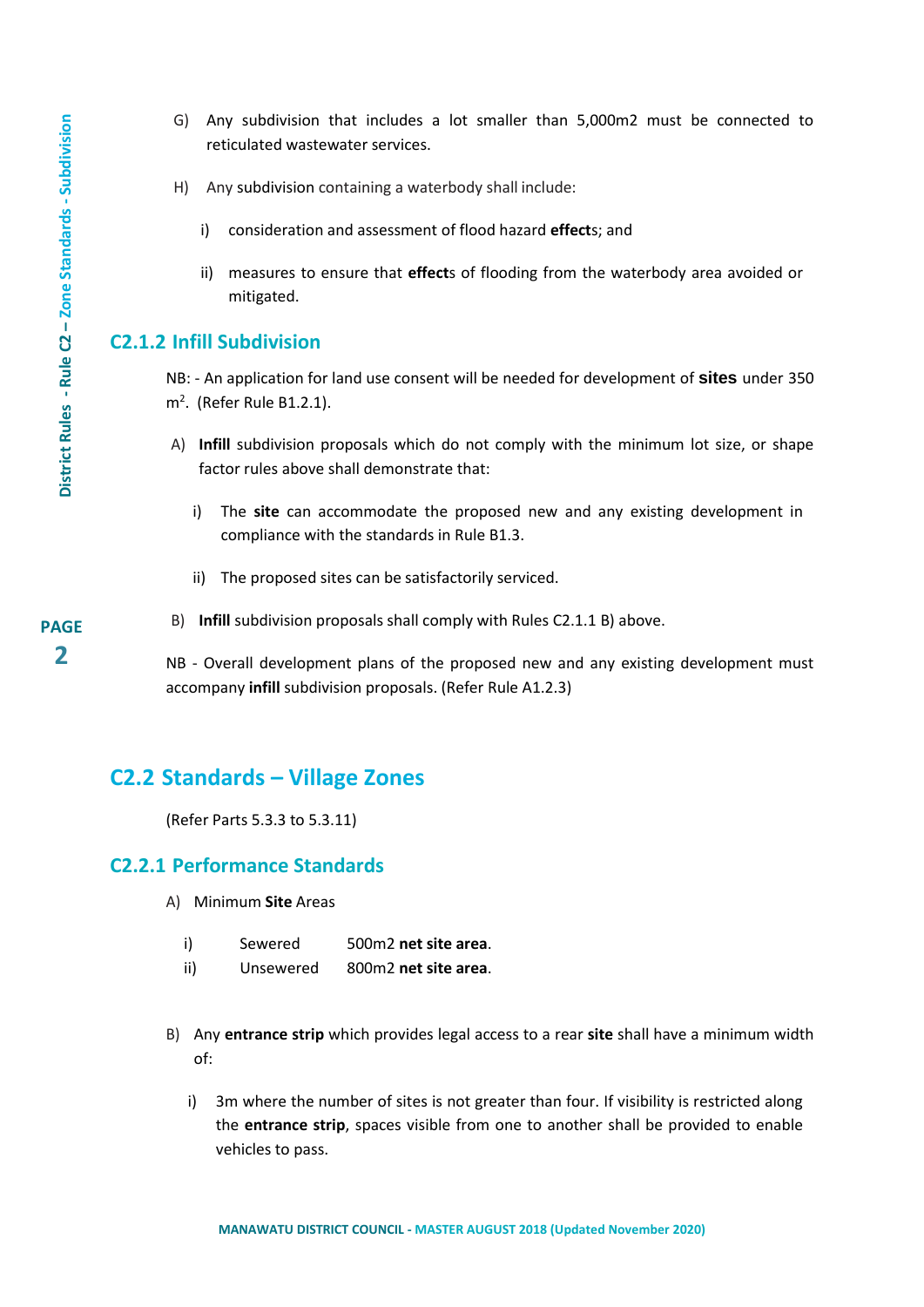- ii) 6m where the number of sites is greater than four. This width may be reduced to 3m if the **entrance strip** includes space for vehicles to pass, such spaces being visible from one to another.
- C) Where common access to eight or more residential allotments is to be provided, this access must be a new legal **road**, to be formed to **Council**'s standards.

# <span id="page-4-0"></span>**C2.3 Standards – Business, Industrial, Recreation, Manfeild Park and Special Development Zones**

(Refer Part 5.3.3 to 5.3.11)

#### <span id="page-4-1"></span>**C2.3.1 Suitability Of Lots**

The applicant must demonstrate that all new allotments can be used for a permitted activity in a manner that conforms to this Plan. Development plans for the land being subdivided may be required, to prove compliance with the Plan's standards.

#### <span id="page-4-2"></span>**C2.3.2 Access To Rear Sites**

Any **entrance strip**s to rear sites shall be wide enough for heavy vehicle access.

### <span id="page-4-3"></span>**C2.3.3 Stormwater Neutrality (Industrial Zone only)**

Every subdivision must include a stormwater system designed to achieve **stormwater neutrality**, appropriate for the activities, use and development of the **site**, including any connection to **Council** network infrastructure, at the following scales:

- i) Over the area of land that is the subject of the subdivision proposal; and
- ii) Over the **Growth Precinct** in which the subdivision proposal is located.

## <span id="page-4-4"></span>**C2.4 Standards - Rural Zones and Flood Channel Zones**

(Refer Parts 5.3.1 to 5.3.7 and 5.3.11)

## <span id="page-4-5"></span>**C2.4.1 Performance Standards**

- A) Average Lot Size Rule General
	- i) The maximum number of additional allotments which may be created by subdivision of any title shall not exceed the subdivision entitlement (SE) or remaining entitlement (RE) calculated in accordance with B) or C) below.
	- ii) If the subdivision entitlement (SE) or remaining entitlement (RE) calculated for any title

**PAGE 3**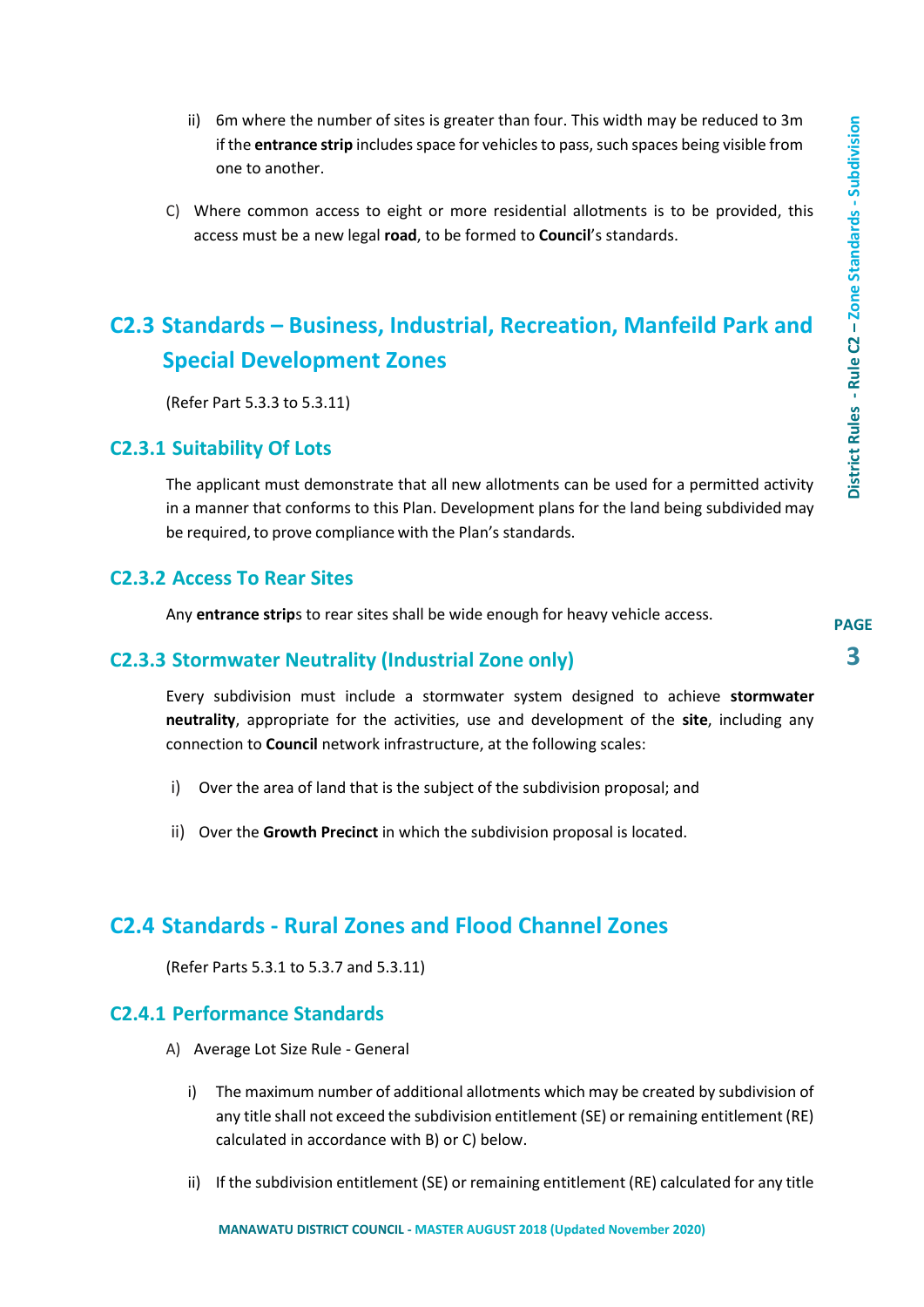is less than one, no subdivision of that title shall be permitted. Fractions shall be disregarded.

iii) Any land which comprises the "base portion" of the title concerned, as determined

#### EXAMPLE

Farmer Brown has a title which is zoned partly Rural 1 and partly Flood Channel 1. It is 92.7ha in area and has existed since 1967. To find out its subdivision potential he divides 92.7ha by 8 (R1 from above).

His calculator gives an answer of 11.58, and he then subtracts one to give an answer of 10.58. The fraction of .58 is disregarded.

The property can therefore by divided to produce a maximum of ten extra lots plus a balance area (SE = 10).

Farmer Brown then calculates his "base portion", which is half of the original title (i.e. 46.35ha, or 20ha, whichever is smaller). The answer he finds is therefore 20ha.

The 10 extra allotments plus balance area can be of any size the farmer chooses, as long as the base portion (i.e. at least 20ha) remains in one piece and the Plan's other rules (e.g. 0.8ha minimum size) are met.

under b. ii) below, shall not at any time be subdivided further.

- iv) If the land being subdivided includes more than one title, or involves a title which is zoned partly Rural 1 and partly Rural 2, the subdivision entitlement or remaining entitlement for that land shall be calculated by adding together the entitlements of the individual titles or parcels of land concerned.
- B) Average Lot Size Rule- Parent Titles.
	- i) Titles which existed on 1 August 1998 shall be termed "parent titles." The subdivision entitlement (SE) of such titles shall be calculated by taking the total area of the title (A) and dividing it by:

Rural 1 **Zone**, with or without Flood Channel **zone** land- 8 (R1)

Rural 2 **Zone**, with or without Flood Channel **zone** land- 4 (R2)

Flood Channel **zone** land without Rural 1 or 2 **zone** land- 8 (FC)

And then subtracting 1.0 from the resulting number, ie:

 $SE = ($   $) - 1.0$ **A R1 or R2 or FC**

ii) An area comprising one half of the parent title or an area comprising 20 hectares, whichever is a smaller area of land, shall be identified within each subdivision of a parent title as a "base portion". This area of land must be wholly retained within one of the new allotments being created.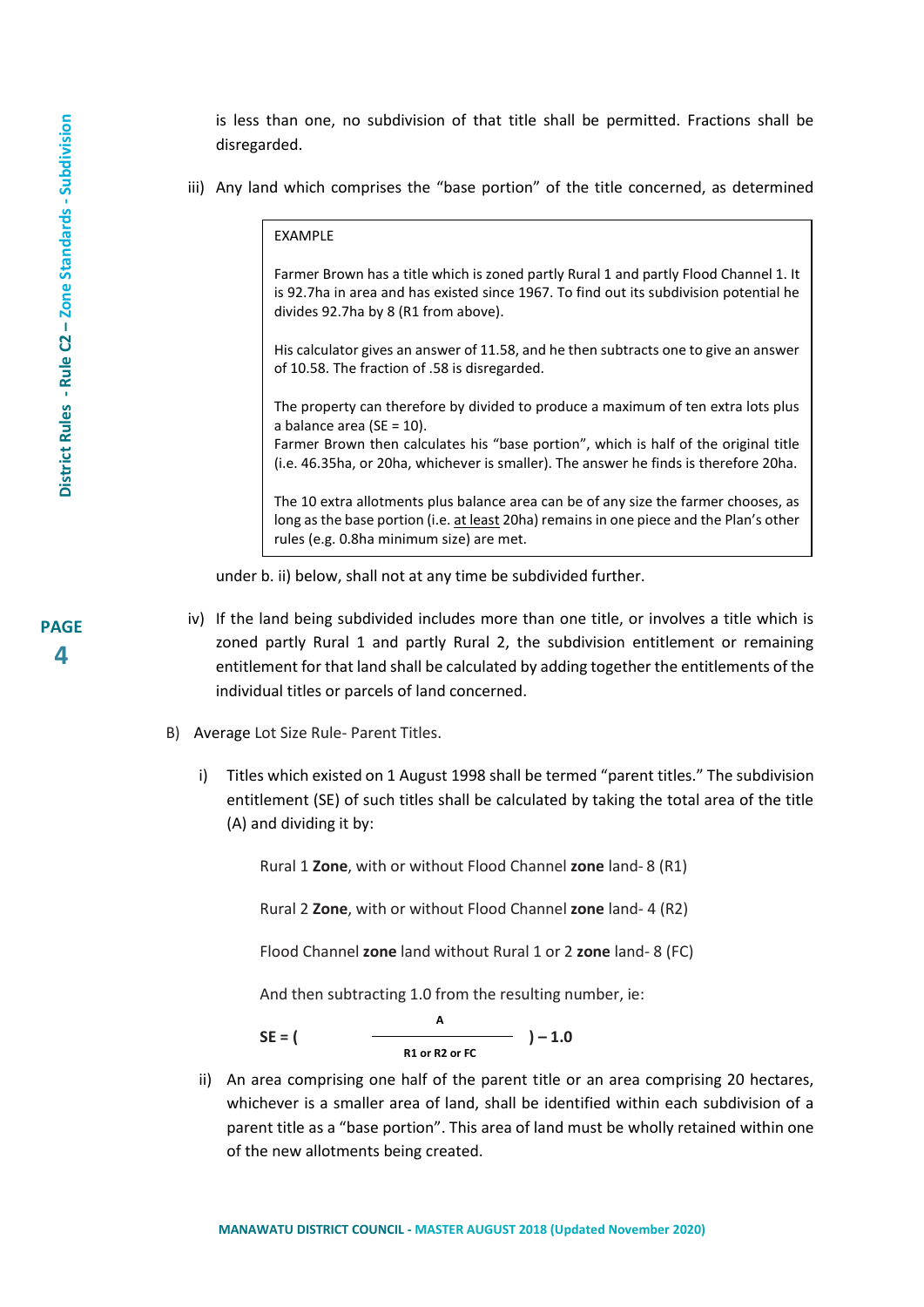- iii) When a parent title is subdivided, the entitlement to subdivide shall be recalculated and distributed among the resulting titles as follows:
	- a) The number of additional allotments (N) which have been subdivided from the parent title shall be subtracted from the maximum number of additional allotments which could have been subdivided from the parent title (SE from above), to give the total remaining entitlement (tRE), i.e.

 $tRE = (SE - N)$ 

EXAMPLE

Farmer Brown subdivided the 92.7ha property into three pieces, i.e. created two extra lots ( $N = 2$ ). It was however allowed to be subdivided to provide up to 10 extra lots (SE = 10). The total remaining entitlement (tRE) is therefore either extra allotments. This entitlement is then divided amongst the three pieces of land (the resulting titles) as described below. (NB If Farmer Brown's subdivision has already created the maximum of ten additional allotments from his property, no further subdivision would be allowed.)

iv) The total remaining entitlement (tRE), if any, shall be apportioned amongst the resulting titles (RT) by dividing the area of each resulting title by the area of the parent title (PT), and then multiplying the result by the total remaining entitlement (tRE). For this calculation the area of the base portion (BP) shall be excluded from the parent title and from any resulting title within which it is located.

|                                              | RT Area - BP | <b>PAGE</b> |
|----------------------------------------------|--------------|-------------|
| RE for each Resulting Title = $tRE \times ($ | PT Area - BP |             |
|                                              |              |             |

#### EXAMPLE

The three titles created from Farmer Brown's 92.7ha property had areas of 50ha, 18ha, and 24.7ha. The 50ha Lot 1 contains the 20ha base potion. This 20ha is subtracted from the parent title, and from Lot 1. The three new titles (with Lot 1 now being a net area of 30ha) are each divided by the net area of the parent title (72.7ha), and then multiplied by the total remaining entitlement of 8, as follows:

Lot 1 is 30ha/72.7ha =  $0.412$  then  $0.412 \times 8 = 3.30$ Lot 2 is  $18ha/72.7ha = 0.248$  then  $0.248 \times 8 = 1.98$ Lot 3 is 24.7ha/72.7ha =  $0.340$  then  $0.340 \times 8 = 2.72$ 

Lot 1 can therefore have three additional lots (i.e. can be subdivided into up to four pieces). Lot 2 can have one additional lot, and Lot 3 can have two additional lots.

C) Average Lot Size Rule – Resulting Titles and Subsequent Subdivisions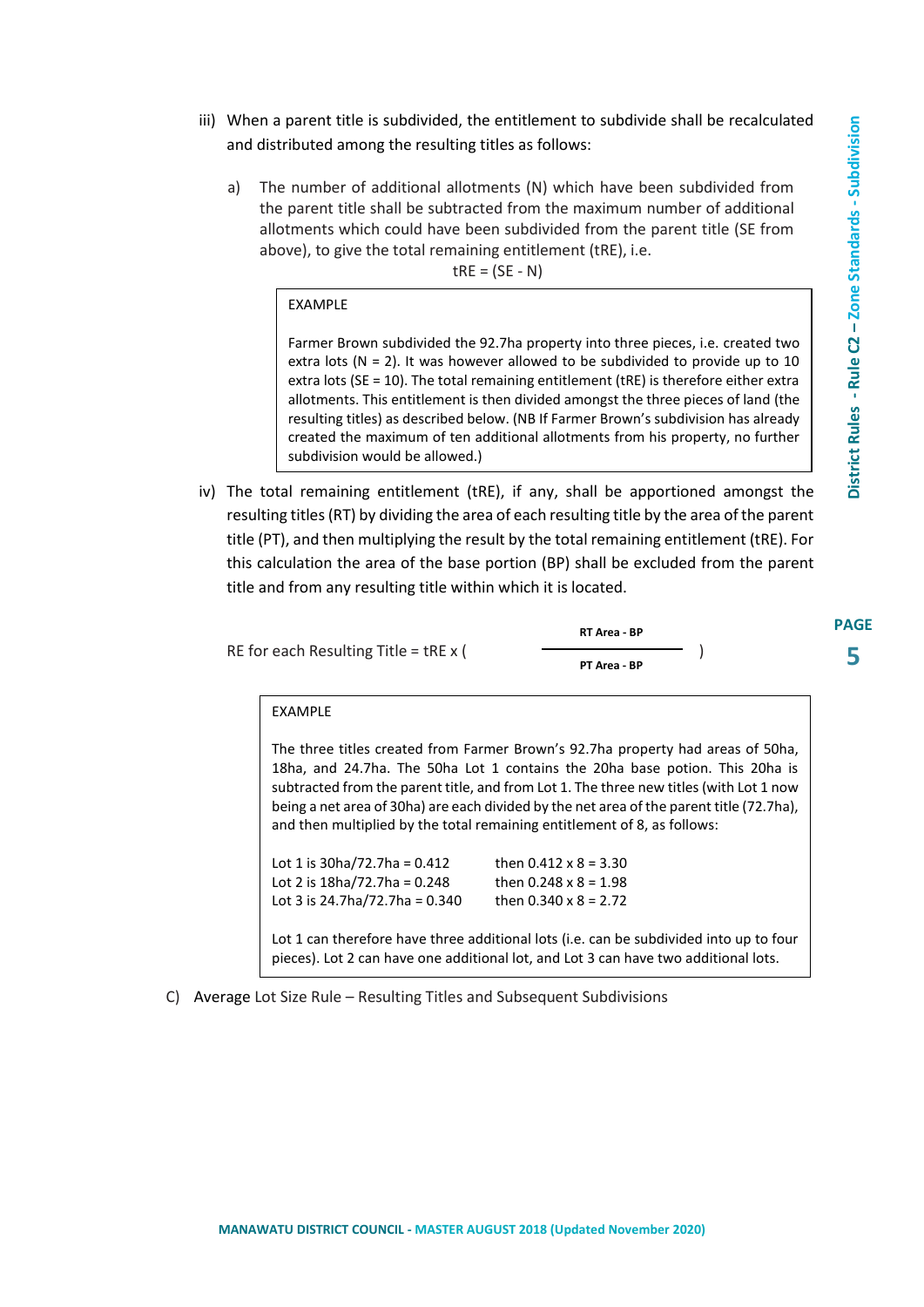i) In any subdivision of "resulting titles", and in any subdivisions thereafter, the subdivision entitlement shall be recalculated for each new title. This recalculation shall be done in the manner described in b. above, except that the "parent title" shall be deemed to be the title being subdivided rather than that which existed on 1 August 1998.

#### EXAMPLE

Farmer MacDonald buys one of Farmer Brown's three resulting titles, namely Lot 1 of 50ha. She knows that it can be potentially subdivided to provide three additional lots, and cuts it into two blocks of 12ha and 38ha. The subdivision potential of the two pieces is then recalculated. The potential of her block was three additional lots, and she has subdivided to provide only one. The total remaining entitlement is therefore two.

This total remaining entitlement then needs to be apportioned between the two new pieces of land which Farmer MacDonald has created. The 38ha block contains the 20ha base portion, which needs to be subtracted from the area of both that allotment and the 50ha Lot 1.

To do this the net areas of both allotments (12 and 18ha) are each divided by the net area of the title from which they came (30ha), and then multiplied by the total remaining entitlement of the whole 50ha block (2 new lots), as follows:

Lot 1 is  $12ha/30ha = 0.40$  then  $0.40 x 2 = 0.80$ Lot 2 is 18ha net/30ha =  $0.60$  then  $0.60 \times 2 = 1.20$ 

Lot can therefore be subdivided to provide one additional allotment, i.e. cut into two pieces. Lot 1 cannot be subdivided since its entitlement is less that one additional lot.

NB: **Council** will place a consent notice on the titles of newly-subdivided allotments which have no further subdivision potential under this Plan, to alert potential purchasers to that fact (Refer Rule A1.3.2 a. xiii)).

D) Minimum Lot Size

All allotments shall be at least 0.8ha in area.

E) Separation Factor For Potential Houses

All allotments shall be capable of containing a notional **dwelling site** which is at least 35 metres from all boundaries of that allotment. The notional **dwelling site** shall consist of a 20 metre diameter circle, and shall meet the requirements of H) below as a suitable **building site**.

- F) Effluent Disposal
	- i) All allotments being created shall have a demonstrated suitability for the disposal of effluent from a **dwelling** on the land.
	- ii) Effluent shall be disposed of either within the **site** or into a **Council** approved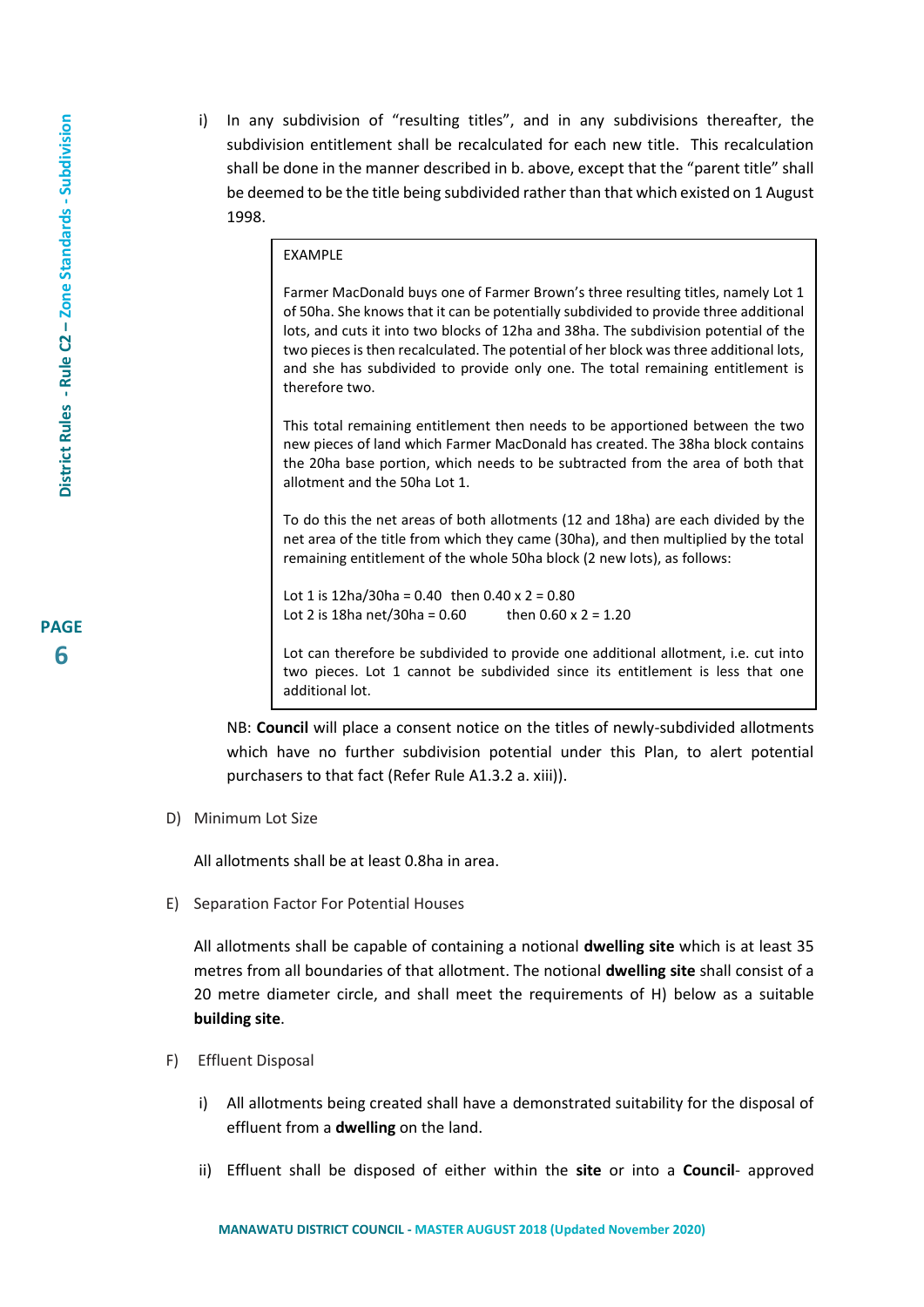**PAGE 7**

collective disposal system. Sewage drainage easements into neighbouring properties will not be permitted.

- G) Access To Land Drainage & Water
	- i) All allotments shall be demonstrated to have direct or legal access to natural or practical land drainage.
	- ii) All allotments being created for other than purely residential purposes shall have an adequate piped supply of water for stock watering purposes. This water supply may be by means of a supply easement from another property, or by means of a piped supply from a fenced farm dam.
	- iii) Allotments being created for a purpose which involves large areas of parking, **building**s or other impervious surfaces shall make appropriate provision for stormwater disposal.
- H) Suitable **Building Site**

All allotments shall have at least one suitable **site** where a **dwelling** could be erected, together with associated effluent and stormwater disposal systems. For the purposes of this rule a suitable **dwelling site** is one which complies with this Plan's performance standards, is not within the Air Noise Area, (Refer Appendix 3A), and has been demonstrated to be free of land stability hazards.

- I) Access To Allotments
	- i) All allotments shall have at least one place for a vehicular access point which meets the sight distance requirements in Appendix 3B.3. This access point may be shared with other property, provided that any necessary legal arrangements are entered into.
	- ii) Any **entrance strip** which provides legal access to a **site**, shall have a minimum width of:
		- a) 8m where the number of sites is two or less,
		- b) 10m where the number of sites is three or four.
		- c) 12m where the number of sites is five or more.
	- iii) Any vehicle crossings proposed by a subdivision and located less than 50 metres apart shall be combined to create a joint crossing place, if located on the same side of the **road** concerned.
	- iv) Where common access to eight or more allotments is to be provided, this access must be a new legal **road**, to be formed to the **Council**'s standards.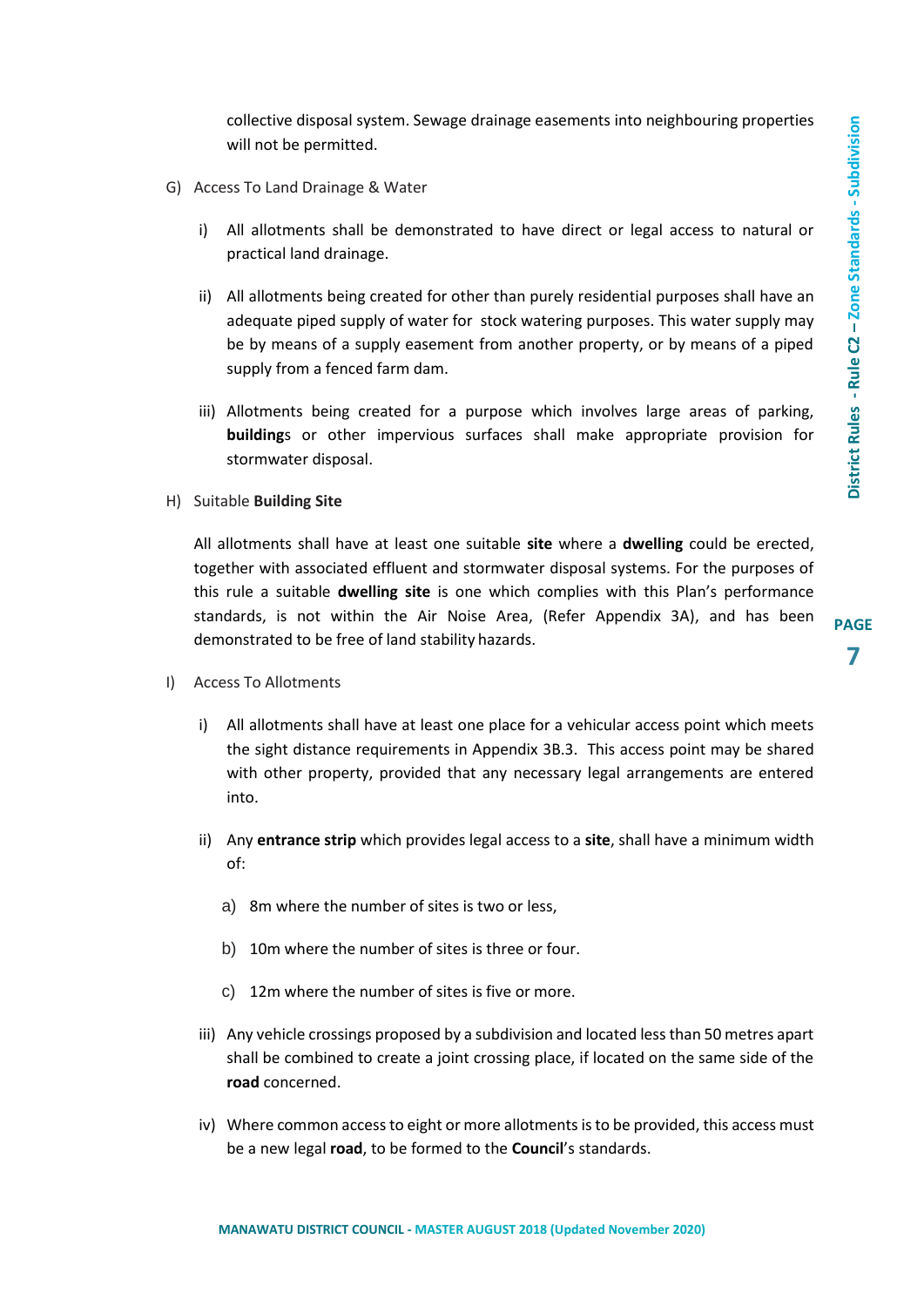NB: Where a new vehicle crossing is proposed to, or near, an **arterial route**, land use consent may be required if the relevant standards are not met. (Refer Rules B3.3.1 Q) and B7.3.1 E).

#### J) Fragmentation of **Natural Area**s

No subdivision shall result in:

- i) Any new boundary within any area of **indigenous forest**, or within any **wetland** listed in Appendix 1A, or
- ii) The fringes or bed of a lake being comprised in a greater number of titles than is currently the case, unless that area is to be protected by a **legal covenant**.
- K) New Intersections

Spacing and visibility guidelines – Refer Appendix 3B.3.

## <span id="page-9-0"></span>**C2.5 Further Standards Applying In All Zones**

A) Exception To Frontage Requirements

**Council** may approve allotments without **road** frontage where it is satisfied with alternative access. (Section 321(3) Local Government Act 1974).

B) Concept Plans

In respect of any land capable of providingmore than 50 housing allotments, **Council** may require an overall concept plan to be submitted, prior to any application for subdivision consent being considered.

C) Party Walls

Where a subdivision creates a party wall, that wall must comply with the Building Act's fire rating and structural requirements.

- D) Services In Residential, Village, Business, Industrial, Manfeild Park and Special Development **Zone**s
	- i) Sites in these **zone**s shall be connected to reticulated services, and shall not cause existing services to be overloaded.
	- ii) All cables, including for power, telephone, and street lighting, shall be placed underground, except where existing services are above ground or where in **Council**'s opinion, underground services are economically unjustifiable due to problems associated with such issues as topography, geology, land stability or operational requirements.

**PAGE**

8